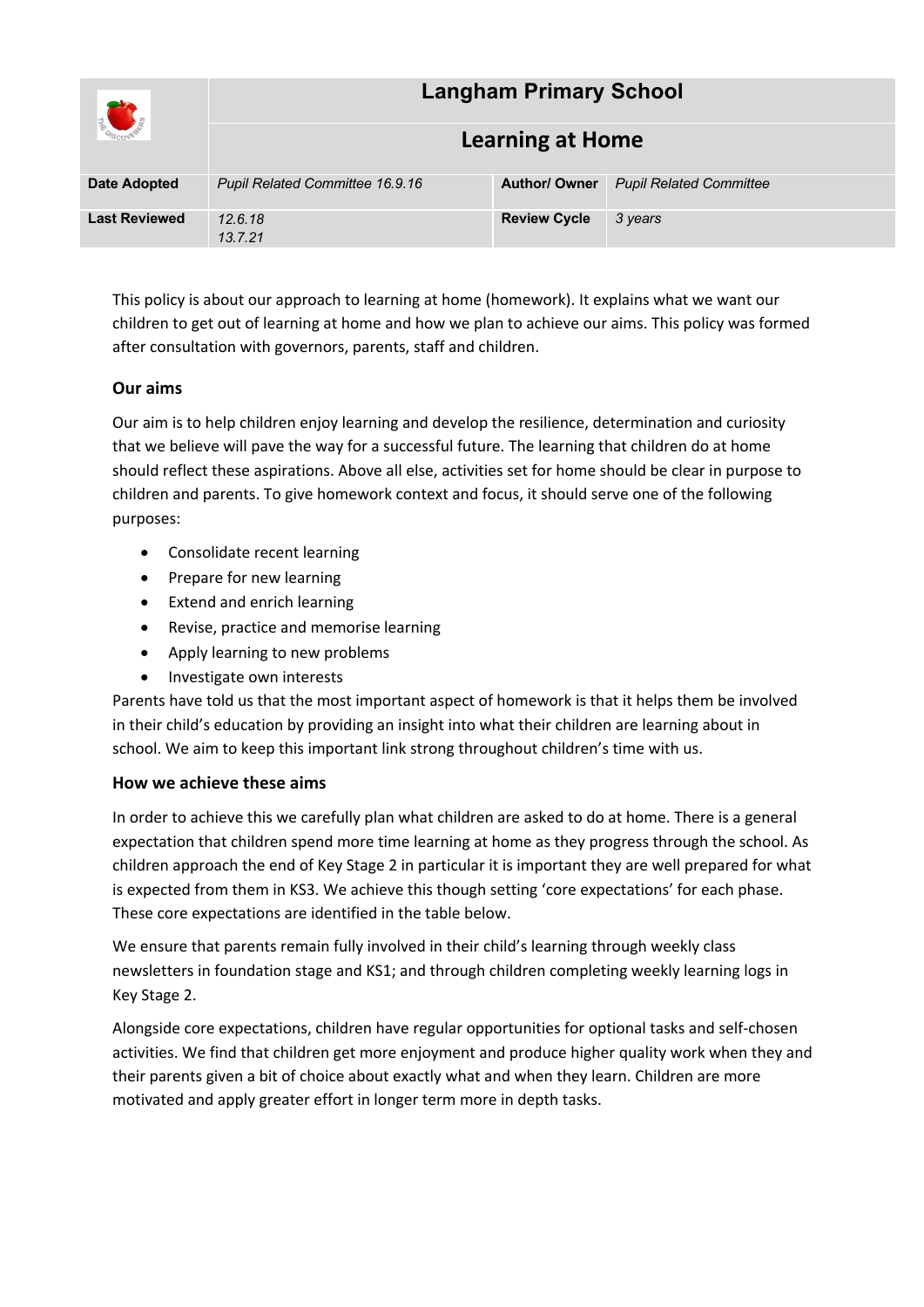|                | Core expectations                                                                       | Additional/ optional tasks may include                                                                    | Communication          |
|----------------|-----------------------------------------------------------------------------------------|-----------------------------------------------------------------------------------------------------------|------------------------|
| Foundation     | 'Little and often'                                                                      | 'Fun and feels like playing'                                                                              | Weekly class           |
| stage          | Regular reading/ sharing stories (10 minutes a day)                                     | Links to home learning resources on website.                                                              | newsletter             |
|                |                                                                                         | 'Learning at home' page for Learning Journey every half term.<br>Optional linked learning task each week. |                        |
| Key Stage 1    | 'Little and often'                                                                      | 'Fun and feels like playing'                                                                              | Weekly class           |
|                | Regular reading/sharing stories (10 minutes a day)<br>Weekly spelling/ phonics activity | Links to home learning resources (including Mathletics) on website.                                       | newsletter             |
|                |                                                                                         | Linked learning task each week.                                                                           |                        |
|                |                                                                                         |                                                                                                           |                        |
| Lower Key      | 'Short purposeful tasks'                                                                | 'Enjoying the challenge'                                                                                  | Weekly 'learning log'  |
| Stage 2 (Years | Continue to listen to children read and share stories.                                  | Links to home learning resources (including Mathletics) on website.                                       | completed by children. |
| $3$ and $4)$   |                                                                                         |                                                                                                           |                        |
|                | Weekly spelling list to learn<br>Weekly maths facts to learn and practise (e.g. times   | A longer task linked to topic is given each term. Children are given up to                                |                        |
|                | tables)                                                                                 | three weeks to complete this task.                                                                        |                        |
|                | Each half term will include:                                                            |                                                                                                           |                        |
|                | A writing activity                                                                      |                                                                                                           |                        |
|                | A maths activity<br>$\bullet$                                                           |                                                                                                           |                        |
| Upper Key      | 'Promoting independent study'                                                           | 'Enjoying the challenge'                                                                                  | Weekly 'learning log'  |
| Stage 2 (Years | Read a selection of 'must reads' from class 4 website.                                  | Links to home learning resources (including Mathletics) on website.                                       | completed by children. |
| $5$ and $6$ )  | Weekly spelling list to learn                                                           |                                                                                                           |                        |
|                | Weekly mental maths facts to learn and practise.                                        | A longer task linked to topic is given each term. Children are given up to                                |                        |
|                |                                                                                         | three weeks to complete this task.                                                                        |                        |
|                | Each half term will include:                                                            |                                                                                                           |                        |
|                | A writing activity<br>٠                                                                 |                                                                                                           |                        |
|                | A maths activity                                                                        |                                                                                                           |                        |
|                | Additional weekly tasks are provided to consolidate,                                    |                                                                                                           |                        |
|                | practice and revise learning as necessary.                                              |                                                                                                           |                        |